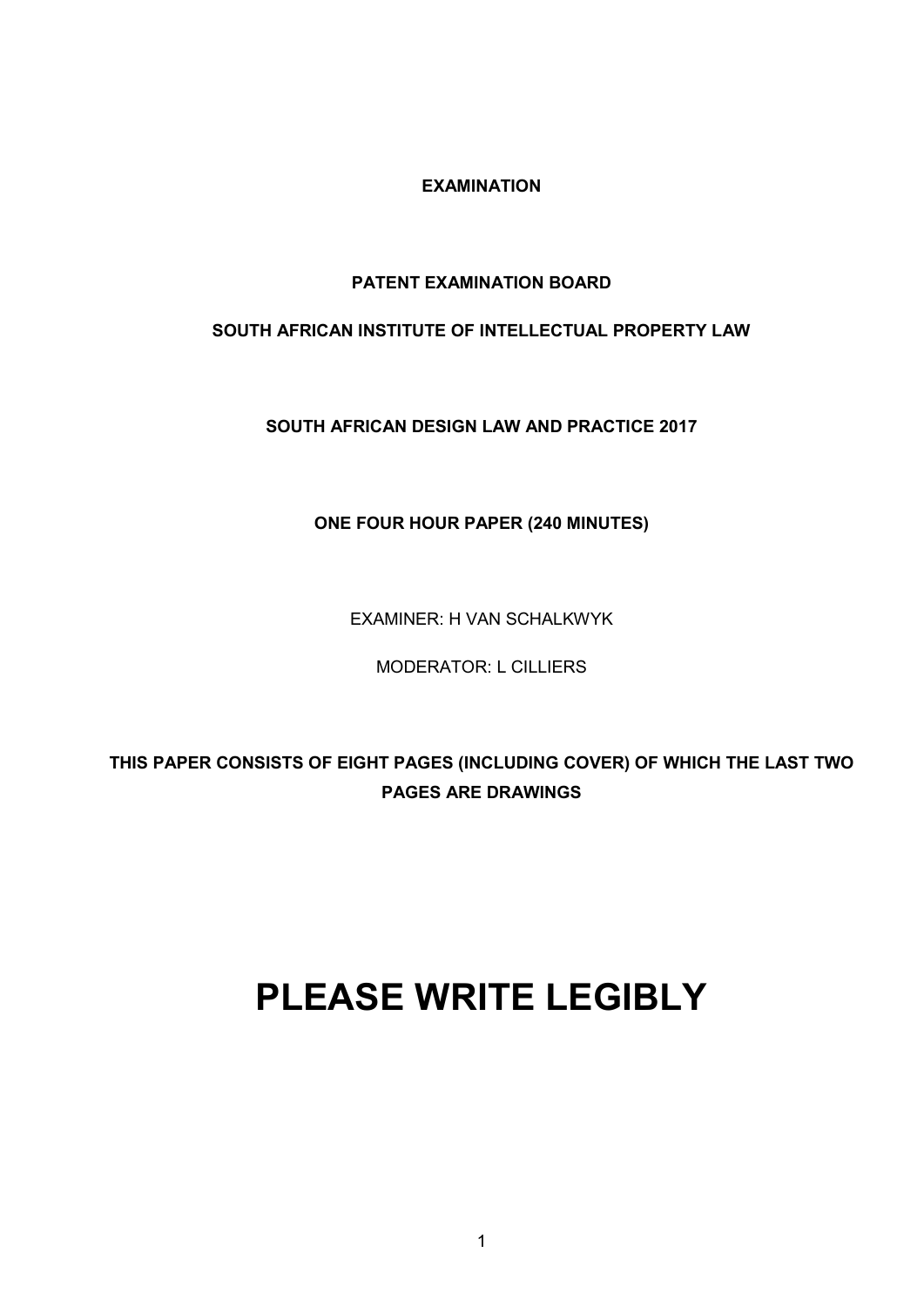### **1. REGISTRATION**

1.1. According to the Designs Act, an Aesthetic Design means "… any design applied to any article, whether for the pattern or the shape or the configuration or the ornamentation thereof, or for any two or more of those purposes…". Explain briefly the interpretation that you would give to the different protectable features, i.e. pattern, shape, configuration and ornamentation. Also explain, citing case law if applicable, whether colour can be protected. Finally, also explain with reference to the definition of a functional design the reason why the feature of ornamentation is not protectable in a functional design registration.

**(10)**

1.2. A jewellery designer has asked you for advice on a new necklace that she would like to register. The necklace is made up of individual links which each has a unique shape. The designer would like to protect the appearance of the necklace irrespective of the order in which the individual links are connected to one another. Advise the designer on the registrability of the necklace.

**(5)**

1.3. A foreign client started selling his new product in Europe on 1 March 2016. Using the 12 month grace period in Europe he filed his European design application on 1 March 2017. He has now instructed you to file a South African design application claiming priority in terms of the Paris Convention before the expiry of the 6 month period under the Paris Convention. Advise your client on the filing of a South African design application.

**(5)**

- 1.4. You filed an application for a registered design on behalf of a client on 1 April 2016 claiming a release date of 1 February 2016. The design was registered on 1 September 2016 and registration was published in the Patent Journal on 26 October 2016.
	- 1.4.1. When is the first renewal fee payable?
	- 1.4.2. What is the effective date of registration of the design?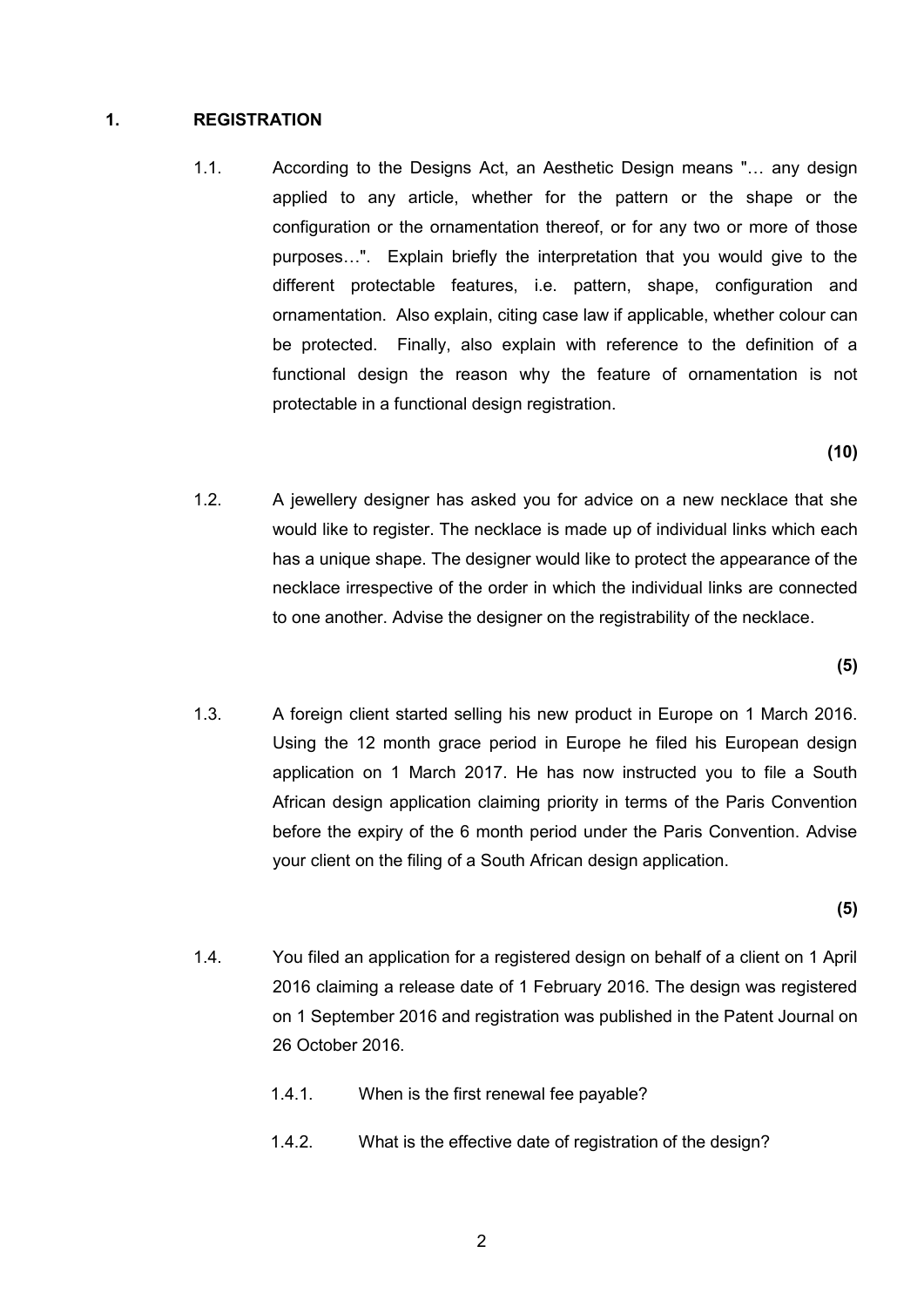- 1.4.3. When can your client, i.e. the proprietor, start enforcing the registered design?
- 1.4.4. How would your answers have differed if, instead of claiming a release date of 1 February 2016, the South African registration claimed priority from a foreign application filed on 1 February 2016?

**(5)**

- 1.5. Whilst paging through a book on the impact of the traditional form of Ndebele wall paintings on modern art your client realised that with some creativity he could apply the traditional designs to contemporary home décor products. Before launching the products your client would like to file design applications. However, your client has read an article in the local newspaper about traditional designs and is concerned about the ownership of the rights to the designs. Answer the following questions from your client:
	- 1.5.1. Are the designs considered to be indigenous designs or derivative indigenous designs, and why?

**(4)**

1.5.2. What are the differences in registrability requirements between indigenous designs and derivative indigenous designs?

**(3)**

1.5.3. What steps should be taken for your client to obtain the rights in his designs?

**(3)**

1.6. Your client recently learned that despite entering into a non-disclosure agreement with an industrial designer, the designer published your client's design on his website without authorisation to do so. Your client is upset seeing that the publication on the website happened about 7 months ago and according to his understanding a release date can no longer be claimed. Advise your client.

**(5)**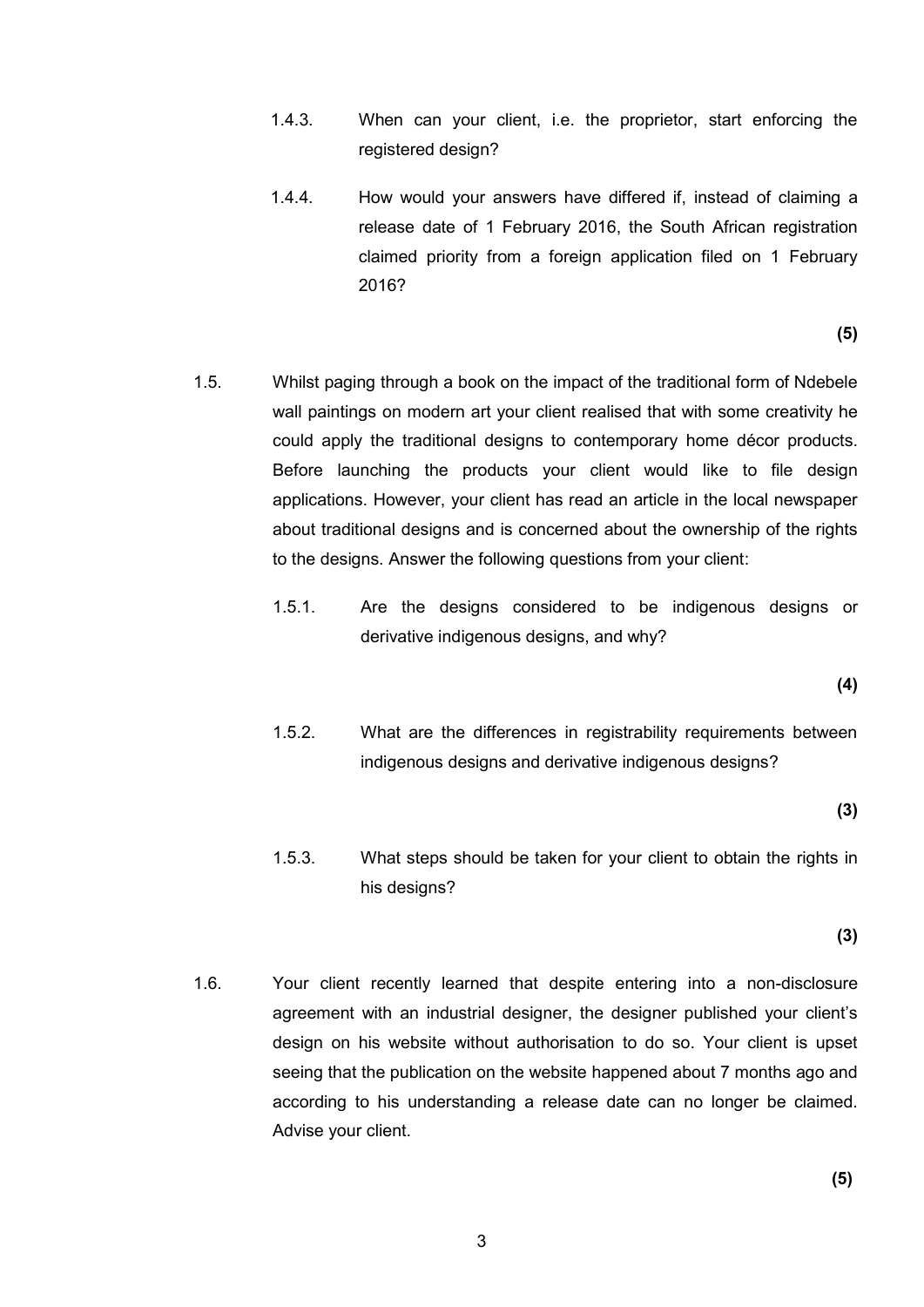1.7. A new client would like to know what the effect of the registration of a design is. A customer of your client is buying products covered by your client's design registration from your client and re-selling them throughout Africa. Your customer would like to know whether this is allowed or not. Advise your client.

**(5)**

1.8. Who is the proprietor of a design?

**(5)**

1.9. Distinguish between the roles of the definitive statement, explanatory statement and the statement of features, as well as their impact on the scope of the design.

**(5)**

- 1.10. For each of the designs mentioned below, indicate whether or not you would advise your client to file a design application and, if so, indicate whether you would file the application in part A or part F of the register. Provide reasons for your answers and refer to case law where applicable.
	- 1.10.1. A design of a replacement front bumper for a vehicle.
	- 1.10.2. A design of a cool drink crate for carrying bottles.
	- 1.10.3. A design of a handmade necklace. The designer intends making identical copies but only on a small scale.
	- 1.10.4. A design of a new skyscraper building.

**(10)**

 **[65]**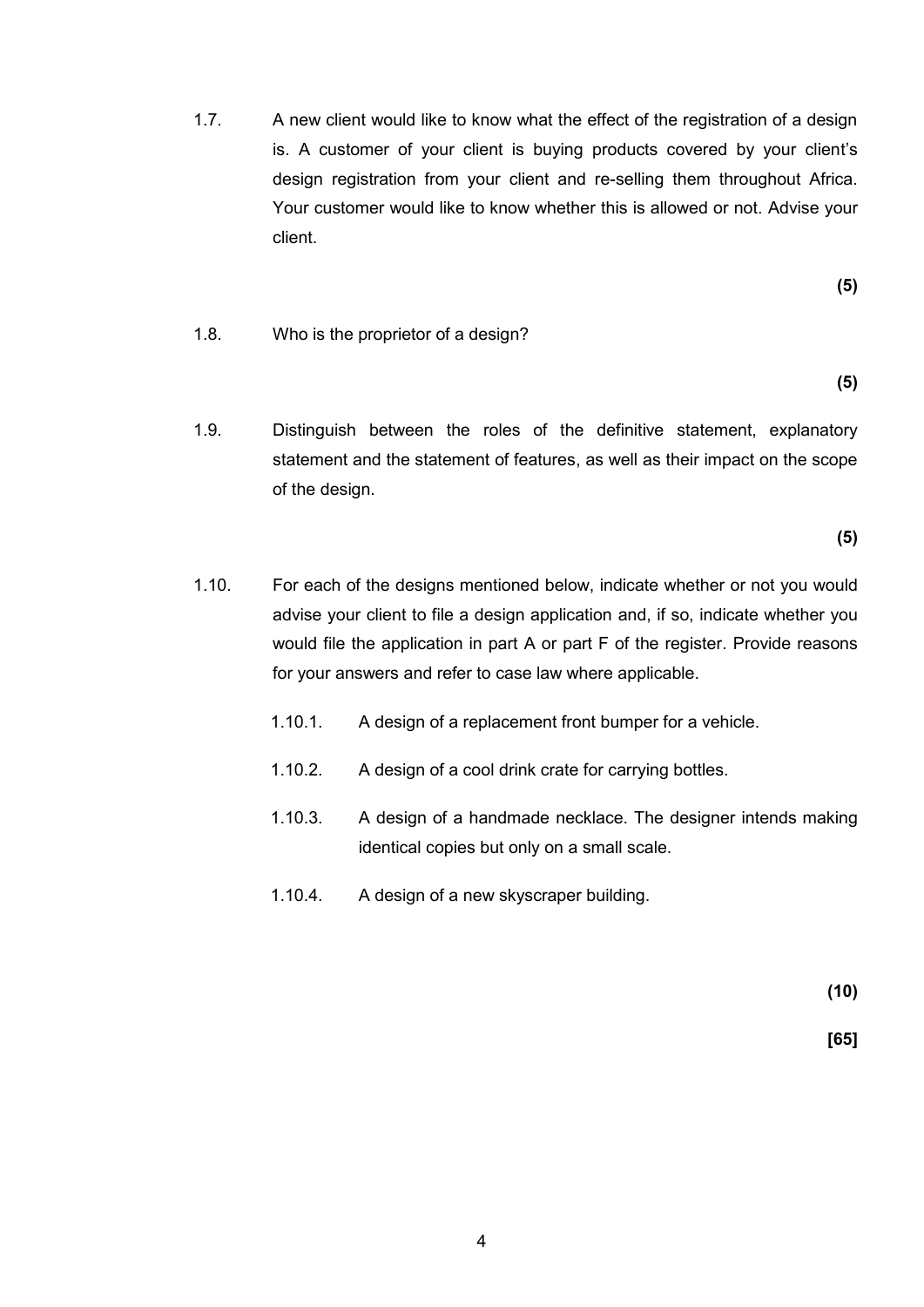#### **2. ENFORCEMENT / AMENDMENT / RESTORATION**

2.1. Your client advises you that he has acquired ownership of a design registration by way of a verbal assignment and now wishes to enforce his rights against a potential infringer. Advise your client.

**(5)** 

2.2. List the grounds for the revocation of a design registration.

**(5)**

- 2.3. Your client requests you to send a letter of demand asking for an undertaking from his competitor to cease infringement of your client's design registration as shown in Figure 1. Your client advises you that his competitor is advertising the design of Figure 2 on their website.
	- 2.3.1. Advise your client on whether or not it is an opportune time to send a letter of demand.

**(3)**

The definitive statement of your client's design registration reads as follows:

*"The features of the design for which protection is claimed reside in the shape and/or configuration and/or ornamentation of a suitcase substantially as shown in the accompanying representations".*

2.3.2. Your client has asked you for your opinion on the likelihood of succeeding in infringement proceedings against his competitor. You have done a novelty search and the closest prior art is shown in Figure 3. Advise your client citing case law where appropriate.

**(12)**

2.4. The definitive statement of an application reads as follows: "Protection is claimed for the features of shape and configuration of a container substantially as shown in the accompanying drawings". Your client now wishes to make amendments to the design. Advise in each instance whether the amendment is allowed and give reasons for your answers.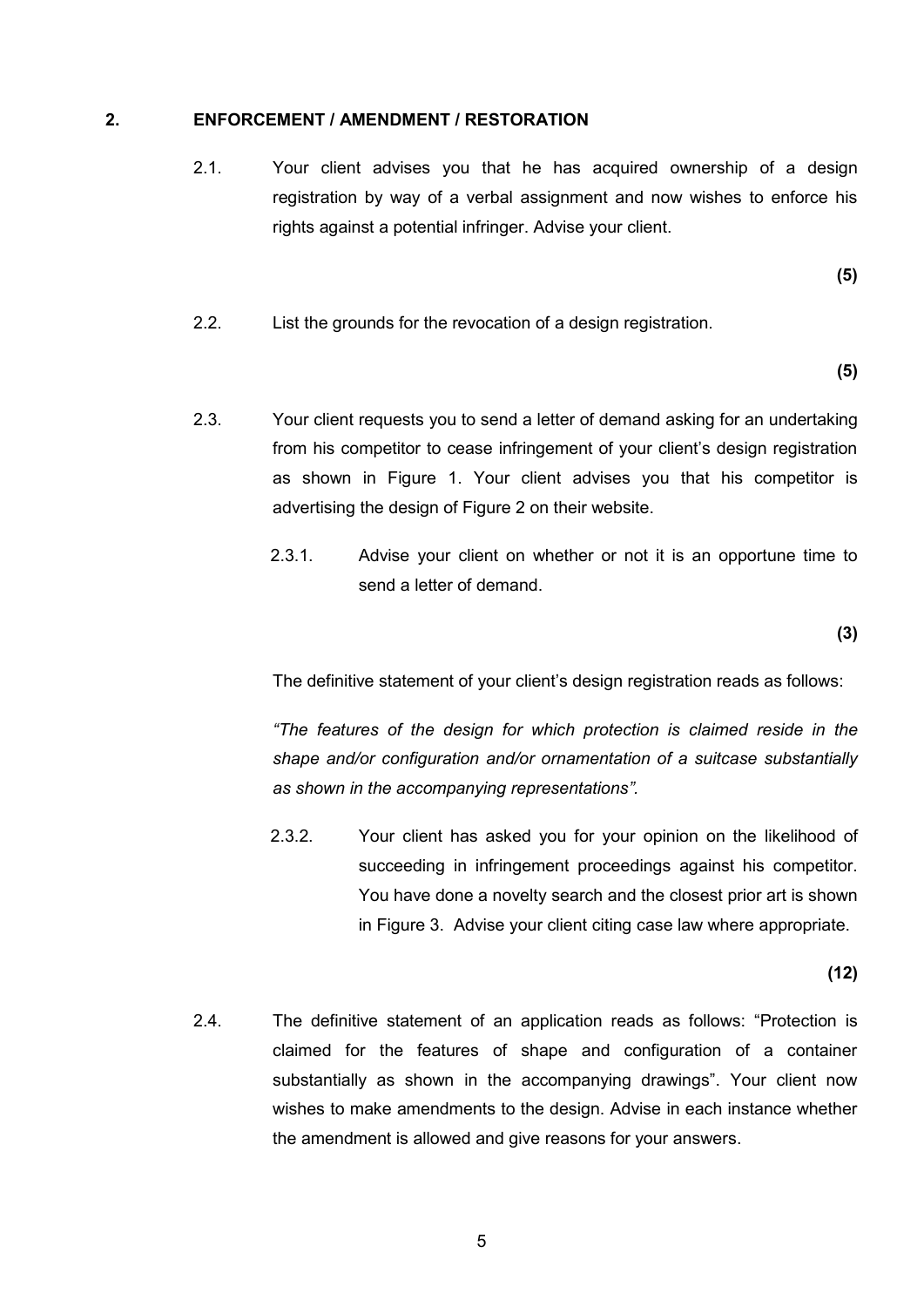- 2.4.1. Amend the definitive statement to claim the features of "shape and/or configuration".
- 2.4.2. Amend the definitive statement to claim the features of "shape and configuration and pattern". The pattern is clearly visible in the drawings as originally filed.
- 2.4.3. Amend the application from part A of the register to part F.
- 2.4.4. How would your answers have differed in 2.4.1 to 2.4.3 if the design application had already proceeded to registration?

**(5)**

2.5. Your client instructs you to verify the status of a competitor's design registration. Although you advise your client that the registration has lapsed your client is hesitant to proceed with the manufacturing of the product covered by the lapsed registration because of the large capital investment required in order to manufacture the product. Your client is concerned that his competitor could reinstate the design at any time and then request your client to cease manufacturing. Advise your client.

**(5)**

**[35]**

**TOTAL MARKS 100**

- END OF PAPER -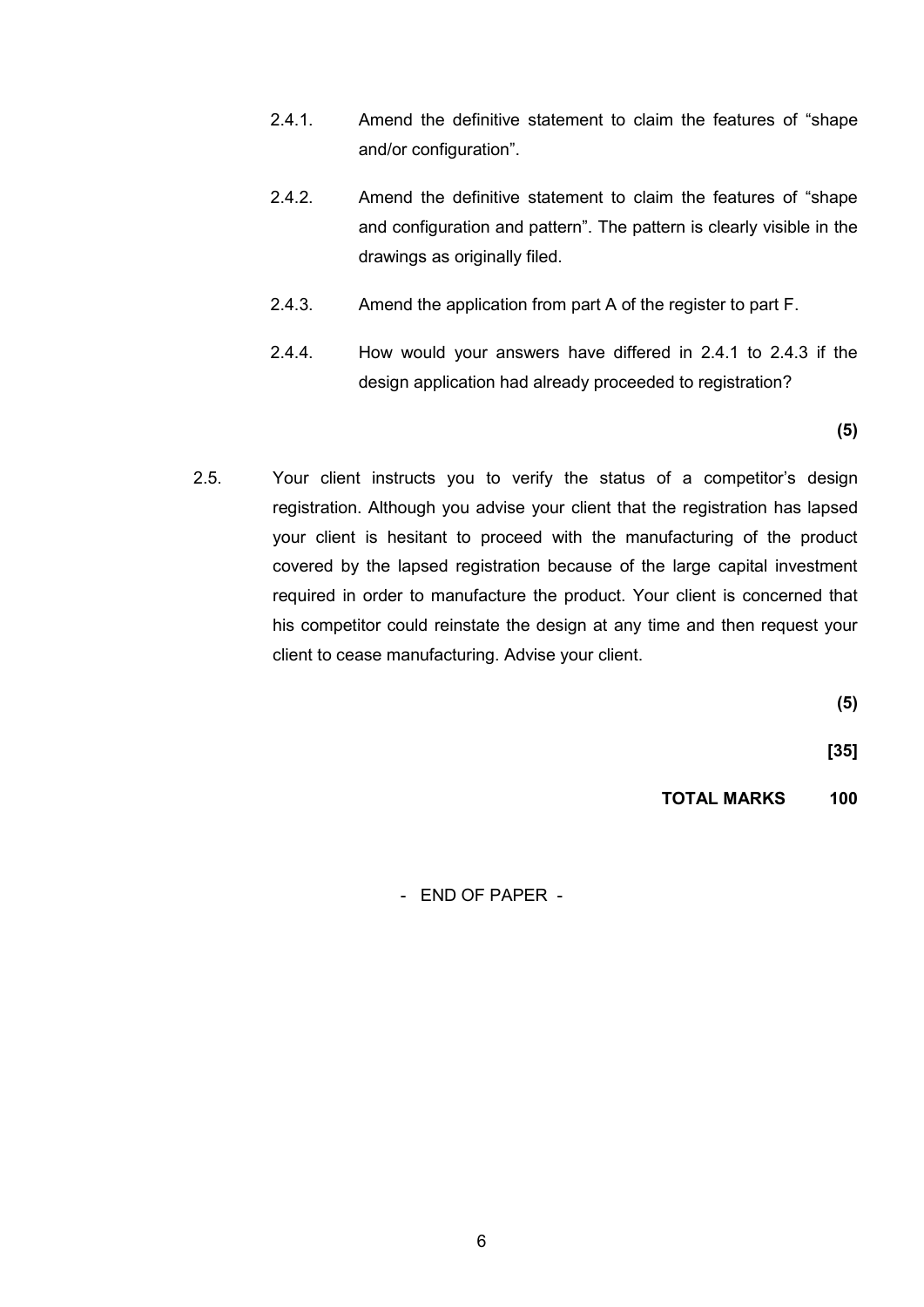

**FIGURE 1 – REGISTERED DESIGN**



**FIGURE 2 – THE ALLEGEDLY INFRINGING DESIGN**